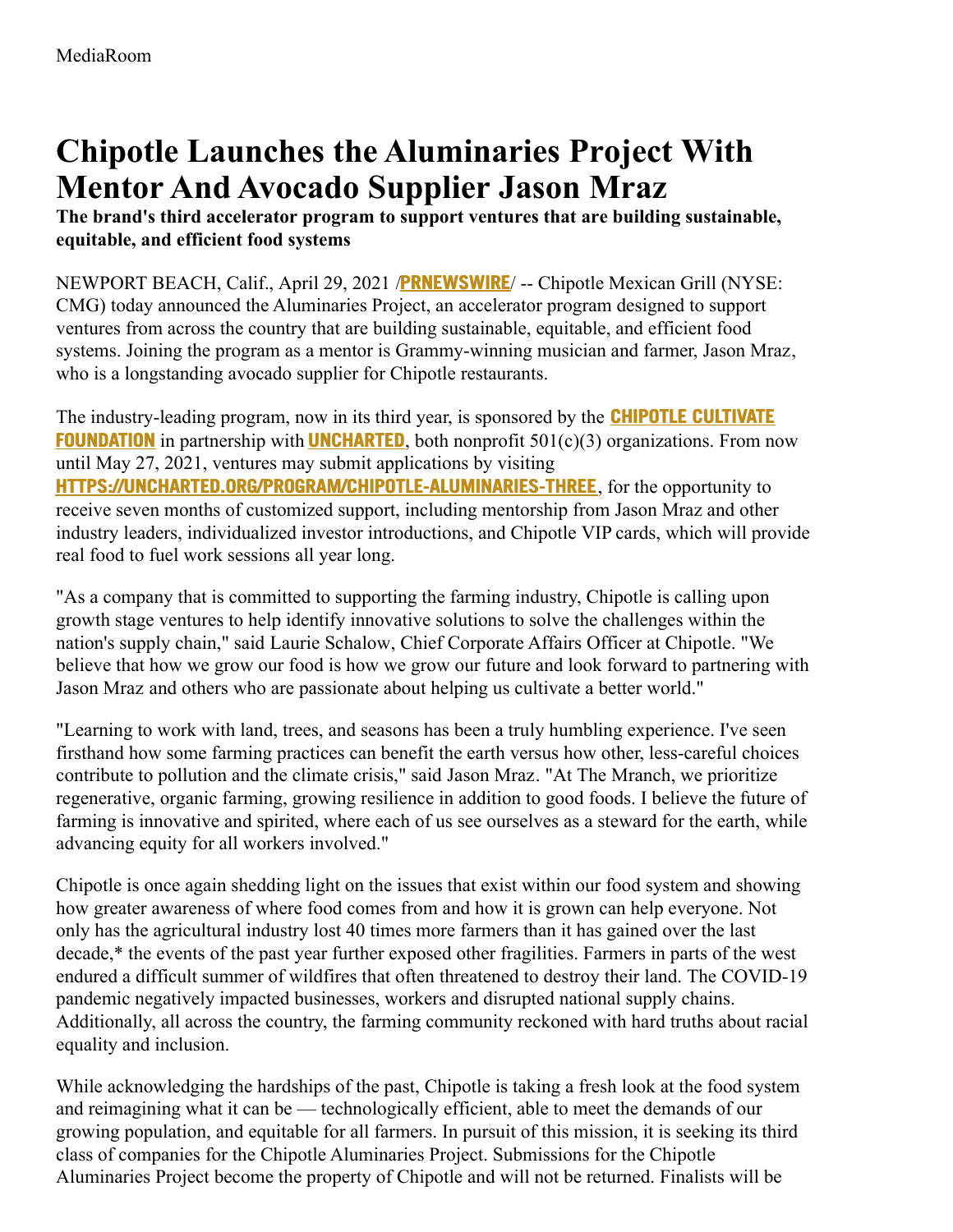selected by Uncharted in its discretion.

\*Source: **[WASHINGTON](https://c212.net/c/link/?t=0&l=en&o=3146298-1&h=842866373&u=https%3A%2F%2Fc212.net%2Fc%2Flink%2F%3Ft%3D0%26l%3Den%26o%3D2660367-1%26h%3D3165039667%26u%3Dhttps%253A%252F%252Fwww.washingtonpost.com%252Fbusiness%252Feconomy%252Fa-growing-number-of-young-americans-are-leaving-desk-jobs-to-farm%252F2017%252F11%252F23%252Fe3c018ae-c64e-11e7-afe9-4f60b5a6c4a0_story.html%26a%3DWashington%2BPost&a=WASHINGTON+POST) POST**

#### **ABOUT CHIPOTLE**

Chipotle Mexican Grill, Inc. (NYSE: CMG) is cultivating a better world by serving responsibly sourced, classically-cooked, real food with wholesome ingredients without artificial colors, flavors or preservatives. Chipotle had over 2,800 restaurants as of March 31, 2021, in the United States, Canada, the United Kingdom, France and Germany and is the only restaurant company of its size that owns and operates all its restaurants. With over 97,000 employees passionate about providing a great guest experience, Chipotle is a longtime leader and innovator in the food industry. Chipotle is committed to making its food more accessible to everyone while continuing to be a brand with a demonstrated purpose as it leads the way in digital, technology and sustainable business practices. Steve Ells, founder and former executive chairman, first opened Chipotle with a single restaurant in Denver, Colorado in 1993. For more information or to place an order online, visit **[WWW.CHIPOTLE.COM](https://c212.net/c/link/?t=0&l=en&o=3146298-1&h=133108162&u=https%3A%2F%2Fc212.net%2Fc%2Flink%2F%3Ft%3D0%26l%3Den%26o%3D2358795-1%26h%3D1621835086%26u%3Dhttps%253A%252F%252Fc212.net%252Fc%252Flink%252F%253Ft%253D0%2526l%253Den%2526o%253D2335494-1%2526h%253D854222371%2526u%253Dhttp%25253A%25252F%25252Fwww.chipotle.com%25252F%2526a%253DWWW.CHIPOTLE.COM%26a%3DWWW.CHIPOTLE.COM&a=WWW.CHIPOTLE.COM)**.

# **ABOUT THE CHIPOTLE CULTIVATE FOUNDATION**

Chipotle Mexican Grill established the Chipotle Cultivate Foundation in 2011 to extend its commitment to making real food accessible for all. Since its inception, the foundation has contributed more than \$5 million to like-minded organizations committed to cultivating a better world through food.

## **ABOUT JASON MRAZ**

**[JASON](https://c212.net/c/link/?t=0&l=en&o=3146298-1&h=3483588524&u=https%3A%2F%2Fwww.jasonmraz.com%2F&a=Jason+Mraz) MRAZ** is a two-time Grammy Award winning singer/songwriter and Songwriters Hall of Fame Honoree, most famously known by his hits, "I'm Yours" and "I Won't Give Up." He sits on the board of the ASCAP Foundation as well as his own **JASON MRAZ [FOUNDATION](https://c212.net/c/link/?t=0&l=en&o=3146298-1&h=359126756&u=https%3A%2F%2Fwww.jasonmraz.com%2Ffoundation&a=Jason+Mraz+Foundation)**, which serves to shine for inclusive arts education and the [advancement](https://c212.net/c/link/?t=0&l=en&o=3146298-1&h=3411614390&u=https%3A%2F%2Fwww.mrazfamilyfarms.org%2F&a=Mraz+Family+Farms) of equality. Established in 2015, **MRAZ FAMILY FARMS** is committed to peace in the world through organic regenerative agriculture, fair trade, and kind words. He released his latest album, *Look For The Good*, in 2020.

#### **ABOUT UNCHARTED**

Uncharted is a social impact accelerator that scales solutions to the most pressing problems of our time. Uncharted programs connect problem solvers to the resources and support they need to scale their solutions, using a multidisciplinary approach that mobilizes a diverse network of mentors, funders, partners, and communities. To date, alumni of Uncharted have collectively raised \$315 million, created impact in 96 countries, and benefitted 55 million lives. For more information, visit **[WWW.UNCHARTED.ORG](https://c212.net/c/link/?t=0&l=en&o=3146298-1&h=94177860&u=http%3A%2F%2Fwww.uncharted.org%2F&a=WWW.UNCHARTED.ORG)**.

SOURCE Chipotle Mexican Grill, Inc.

For further information: Erin Wolford, (949) 524-4035, MediaRelations@chipotle.com

Additional assets available online: **[PHOTOS](https://newsroom.chipotle.com/2021-04-29-Chipotle-Launches-the-Aluminaries-Project-With-Mentor-And-Avocado-Supplier-Jason-Mraz#assets_117) (1)**